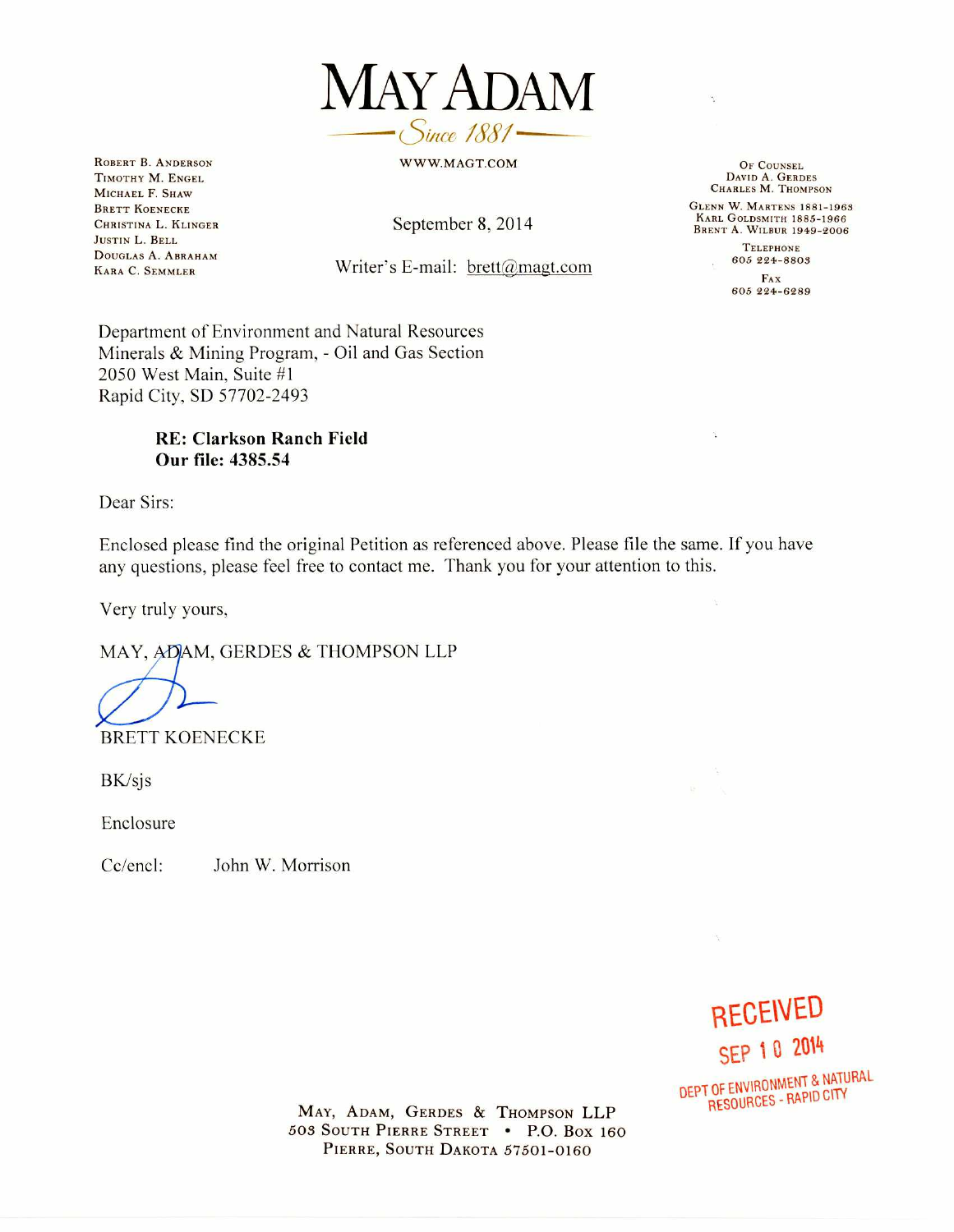## **STATE OF SOUTH DAKOTA** DEPARTMENT OF ENVIRONMENT AND NATURAL RESOURCES **BOARD OF MINERALS AND ENVIRONMENT**

IN THE MATTER OF THE PETITION OF LUFF EXPLORATION COMPANY, DENVER,  $\mathcal{L}$ COLORADO, FOR AN ORDER POOLING ALL INTERESTS IN A SPACING UNIT FOR **THE** CLARKSON **RANCH FIELD**  $\mathcal{L}$ DESCRIBED AS THE S/2 OF SECTION 13  $\lambda$ AND ALL OF SECTION 24, TOWNSHIP 22 NORTH, RANGE 4 EAST, HARDING COUNTY, SOUTH DAKOTA, AND TO AUTHORIZE THE RECOVERY OF RISK COMPENSATION IN ADDITION TO THE PRO RATA SHARE OF REASONABLE, ACTUAL COSTS FROM THE INTEREST OF ANY LESSEE OR UNLEASED MINERAL **OWNER** WHO **ELECTS NOT TO** PARTICIPATE IN THE RISK AND COST OF DRILLING AND COMPLETING A WELL ON SAID SPACING UNIT: AND FOR OTHER  $\lambda$ **BOARD RELIEF** AS **THE DEEMS**  $\mathcal{L}$ APPROPRIATE.  $\lambda$ 

Case No.  $/0 - 2014$ 

**PETITION** 

COMES NOW the petitioner, Luff Exploration Company ("Luff"), and respectfully alleges as follows:

Luff represents the owners of interests in the oil and gas leasehold estate  $\mathbf{1}$ . underlying all or portions of the S/2 of Section 13 and all of Section 24, Township 22 North, Range 4 East, Harding County, South Dakota.

2. By Secretary's Order dated July 28, 2014 in Case No. 6-2014, said lands were designated as a 960-acre spacing unit for the Clarkson Ranch Field. The order also authorized issuance of a permit to drill a horizontal well on said spacing unit, which was subsequently issued to Luff by the Department of Environment and Natural Resources on August 14, 2014.

> SEP 10 2014 DEPT OF ENVIRONMENT & NATURAL RESOURCES - RAPID CITY

**RECEIVED**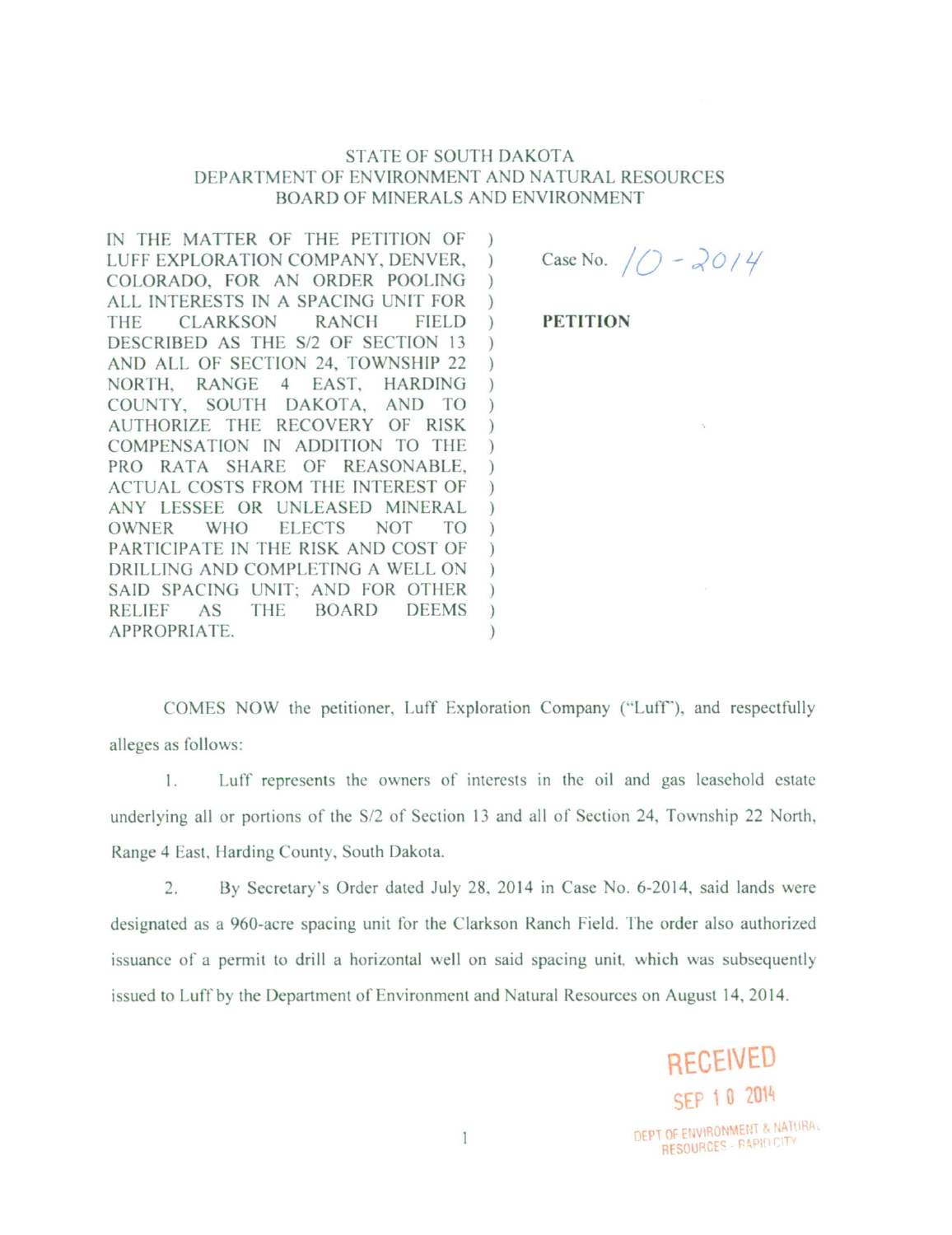3. There are separately owned tracts and/or separately owned interests within tracts within said proposed spacing unit.

4. Luff has attempted to secure a lease from all unleased mineral owners or joinder in the drilling of a well by all lessees or unleased owners who elect not to lease in such spacing unit, but as of the date of this application, one working interest owner, the American State Bank & Trust Company as trustee for the Verna Hoger Trust (the "Trustee") has communicated to Luff that it wished to be force pooled. By letter dated June 26, 2014, sent by certified mail, return receipt requested, Luff made a final offer to the Trustee, requesting that it either participate or assign its interest to Luff subject to a retained overriding royalty interest. Luff also advised the Trustee that if it elected not to participate in the well, Luff intended to request the board to provide for the recovery of risk compensation and that the Trustee may object to the risk compensation by responding in opposition to the application for a compulsory pooling order. In accordance with Section 74:12:10:01 ARSD, Luff will file proof of service of such offer upon the owner prior to the hearing or the entry of an order in this matter. The Trustee responded by email and elected not to participate in the risk and cost of drilling the well.

5. Luff desires that the Board pool all interests in said spacing unit in accordance with SDCL 45-9-31, and that Luff be authorized to drill, equip and operate the well in accordance with SDCL 45-9-32.

6. Luff further desires that the order provide that Luff is allowed to recover from the share of production attributable to the Trustee, the Trustee's pro rata share of the reasonable, actual costs of drilling, completing, equipping and operating a well on the spacing unit, plus, pursuant to ARSD Chapter 74:12:10, a risk compensation equal to two hundred percent of the reasonable actual costs of drilling, reworking, side-tracking, deepening, plugging back, testing,

RECEIVED

SEP 1 0 2014